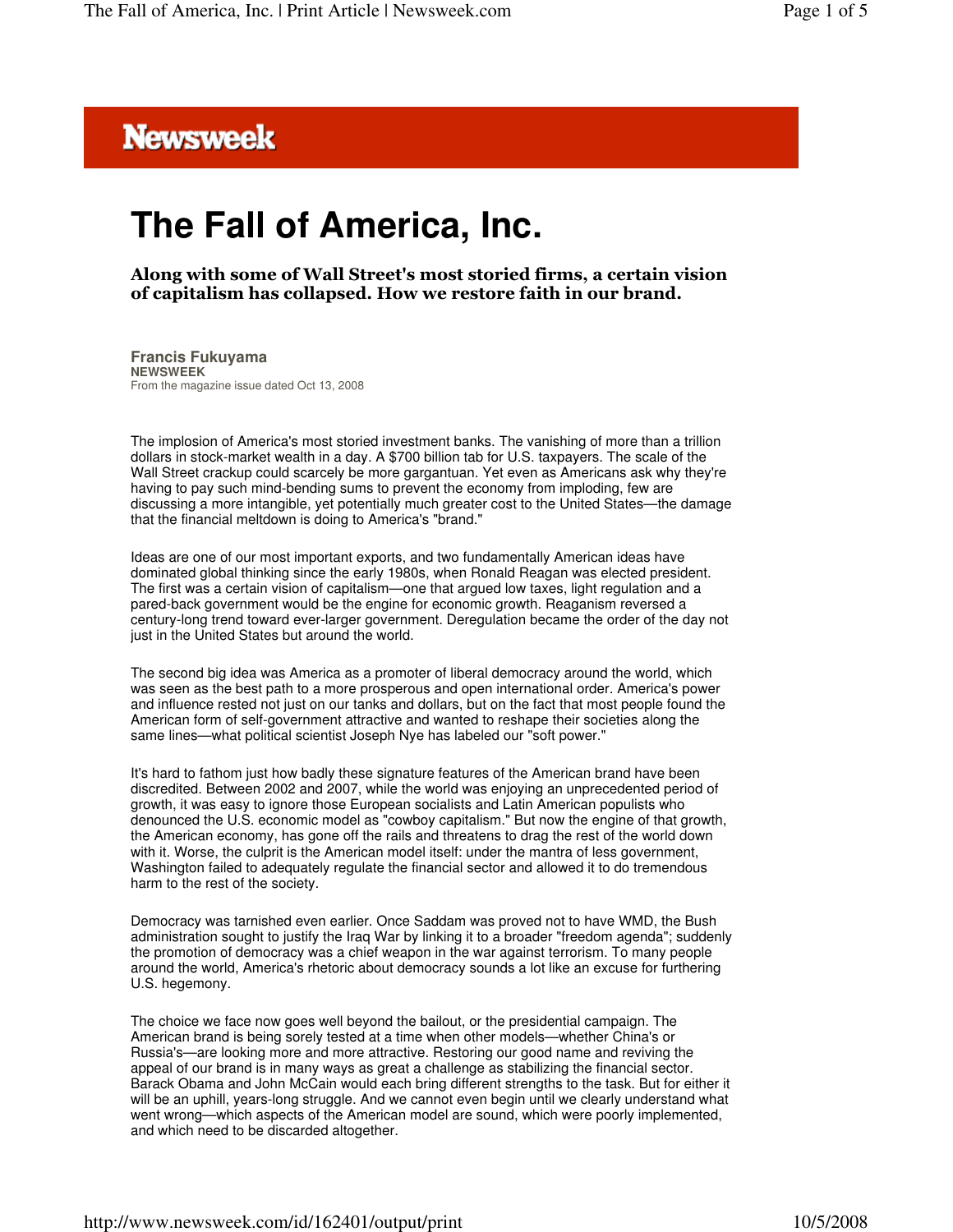Many commentators have noted that the Wall Street meltdown marks the end of the Reagan era. In this they are doubtless right, even if McCain manages to get elected president in November. Big ideas are born in the context of a particular historical era. Few survive when the context changes dramatically, which is why politics tends to shift from left to right and back again in generation-long cycles.

Reaganism (or, in its British form, Thatcherism) was right for its time. Since Franklin Roosevelt's New Deal in the 1930s, governments all over the world had only grown bigger and bigger. By the 1970s large welfare states and economies choked by red tape were proving highly dysfunctional. Back then, telephones were expensive and hard to get, air travel was a luxury of the rich, and most people put their savings in bank accounts paying low, regulated rates of interest. Programs like Aid to Families With Dependent Children created disincentives for poor families to work and stay married, and families broke down. The Reagan-Thatcher revolution made it easier to hire and fire workers, causing a huge amount of pain as traditional industries shrank or shut down. But it also laid the groundwork for nearly three decades of growth and the emergence of new sectors like information technology and biotech.

Internationally, the Reagan revolution translated into the "Washington Consensus," under which Washington—and institutions under its influence, like the International Monetary Fund and the World Bank—pushed developing countries to open up their economies. While the Washington Consensus is routinely trashed by populists like Venezuela's Hugo Chávez, it successfully eased the pain of the Latin American debt crisis of the early 1980s, when hyperinflation plagued countries such as Argentina and Brazil. Similar market-friendly policies are what turned China and India into the economic powerhouses they are today.

And if anyone needed more proof, they could look at the world's most extreme examples of big government—the centrally planned economies of the former Soviet Union and other communist states. By the 1970s they were falling behind their capitalist rivals in virtually all respects. Their implosion after the fall of the Berlin Wall confirmed that such welfare states on steroids were an historical dead end.

Like all transformative movements, the Reagan revolution lost its way because for many followers it became an unimpeachable ideology, not a pragmatic response to the excesses of the welfare state. Two concepts were sacrosanct: first, that tax cuts would be self-financing, and second, that financial markets could be self-regulating.

Prior to the 1980s, conservatives were fiscally conservative— that is, they were unwilling to spend more than they took in in taxes. But Reaganomics introduced the idea that virtually any tax cut would so stimulate growth that the government would end up taking in more revenue in the end (the so-called Laffer curve). In fact, the traditional view was correct: if you cut taxes without cutting spending, you end up with a damaging deficit. Thus the Reagan tax cuts of the 1980s produced a big deficit; the Clinton tax increases of the 1990s produced a surplus; and the Bush tax cuts of the early 21st century produced an even larger deficit. The fact that the American economy grew just as fast in the Clinton years as in the Reagan ones somehow didn't shake the conservative faith in tax cuts as the surefire key to growth.

More important, globalization masked the flaws in this reasoning for several decades. Foreigners seemed endlessly willing to hold American dollars, which allowed the U.S. government to run deficits while still enjoying high growth, something that no developing country could get away with. That's why Vice President Dick Cheney reportedly told President Bush early on that the lesson of the 1980s was that "deficits don't matter."

The second Reagan-era article of faith—financial deregulation—was pushed by an unholy alliance of true believers and Wall Street firms, and by the 1990s had been accepted as gospel by the Democrats as well. They argued that long-standing regulations like the Depression-era Glass-Steagall Act (which split up commercial and investment banking) were stifling innovation and undermining the competitiveness of U.S. financial institutions. They were right—only, deregulation produced a flood of innovative new products like collateralized debt obligations, which are at the core of the current crisis. Some Republicans still haven't come to grips with this, as evidenced by their proposed alternative to the bailout bill, which involved yet bigger tax cuts for hedge funds.

The problem is that Wall Street is very different from, say, Silicon Valley, where a light regulatory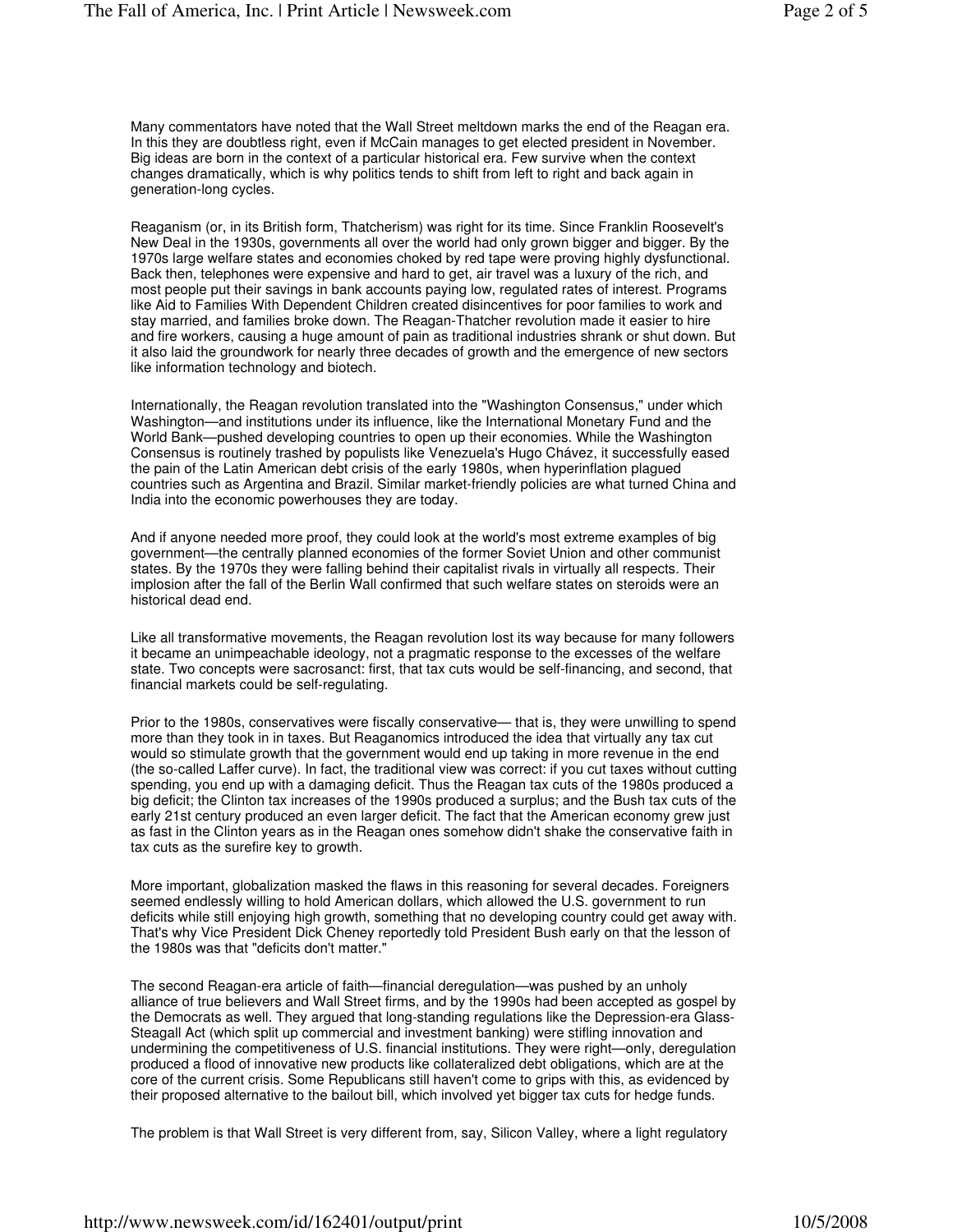hand is genuinely beneficial. Financial institutions are based on trust, which can only flourish if governments ensure they are transparent and constrained in the risks they can take with other people's money. The sector is also different because the collapse of a financial institution harms not just its shareholders and employees, but a host of innocent bystanders as well (what economists soberly call "negative externalities").

Signs that the Reagan revolution had drifted dangerously have been clear over the past decade. An early warning was the Asian financial crisis of 1997-98. Countries like Thailand and South Korea, following American advice and pressure, liberalized their capital markets in the early 1990s. A lot of hot money started flowing into their economies, creating a speculative bubble, and then rushed out again at the first sign of trouble. Sound familiar? Meanwhile, countries like China and Malaysia that didn't follow American advice and kept their financial markets closed or strictly regulated found themselves much less vulnerable.

A second warning sign lay in America's accumulating structural deficits. China and a number of other countries began buying U.S. dollars after 1997 as part of a deliberate strategy to undervalue their currencies, keep their factories humming and protect themselves from financial shocks. This suited a post-9/11 America just fine; it meant that we could cut taxes, finance a consumption binge, pay for two expensive wars and run a fiscal deficit at the same time. The staggering and mounting trade deficits this produced—\$700 billion a year by 2007—were clearly unsustainable; sooner or later the foreigners would decide that America wasn't such a great place to bank their money. The falling U.S. dollar indicates that we have arrived at that point. Clearly, and contrary to Cheney, deficits do matter.

Even at home, the downside of deregulation were clear well before the Wall Street collapse. In California, electricity prices spiraled out of control in 2000-2001 as a result of deregulation in the state energy market, which unscrupulous companies like Enron gamed to their advantage. Enron itself, along with a host of other firms, collapsed in 2004 because accounting standards had not been enforced adequately. Inequality in the United States rose throughout the past decade, because the gains from economic growth went disproportionately to wealthier and bettereducated Americans, while the incomes of working-class people stagnated. And finally, the bungled occupation of Iraq and the response to Hurricane Katrina exposed the top-to-bottom weakness of the public sector, a result of decades of underfunding and the low prestige accorded civil servants from the Reagan years on.

All this suggests that the Reagan era should have ended some time ago. It didn't partly because the Democratic Party failed to come up with convincing candidates and arguments, but also because of a particular aspect of America that makes our country very different from Europe. There, less-educated, working-class citizens vote reliably for socialist, communist and other leftlearning parties, based on their economic interests. In the United States, they can swing either left or right. They were part of Roosevelt's grand Democratic coalition during the New Deal, a coalition that held through Lyndon Johnson's Great Society in the 1960s. But they started voting Republican during the Nixon and Reagan years, swung to Clinton in the 1990s, and returned to the Republican fold under George W. Bush. When they vote Republican, it's because cultural issues like religion, patriotism, family values and gun ownership trump economic ones.

This group of voters will decide November's election, not least because of their concentration in a handful of swing states like Ohio and Pennsylvania. Will they tilt toward the more distant, Harvardeducated Obama, who more accurately reflects their economic interests? Or will they stick with people they can better identify with, like McCain and Sarah Palin? It took an economic crisis of massive proportions from 1929 to 1931 to bring a Democratic administration to power. Polls indicate we may have arrived again at that point in October 2008.

The other critical component of the American brand is democracy, and the willingness of the United States to support other democracies around the world. This idealistic streak in U.S. foreign policy has been constant over the past century, from Woodrow Wilson's League of Nations through Roosevelt's Four Freedoms to Reagan's call for Mikhail Gorbachev to "tear down this wall."

Promoting democracy—through diplomacy, aid to civil society groups, free media and the like has never been controversial. The problem now is that by using democracy to justify the Iraq War, the Bush administration suggested to many that "democracy" was a code word for military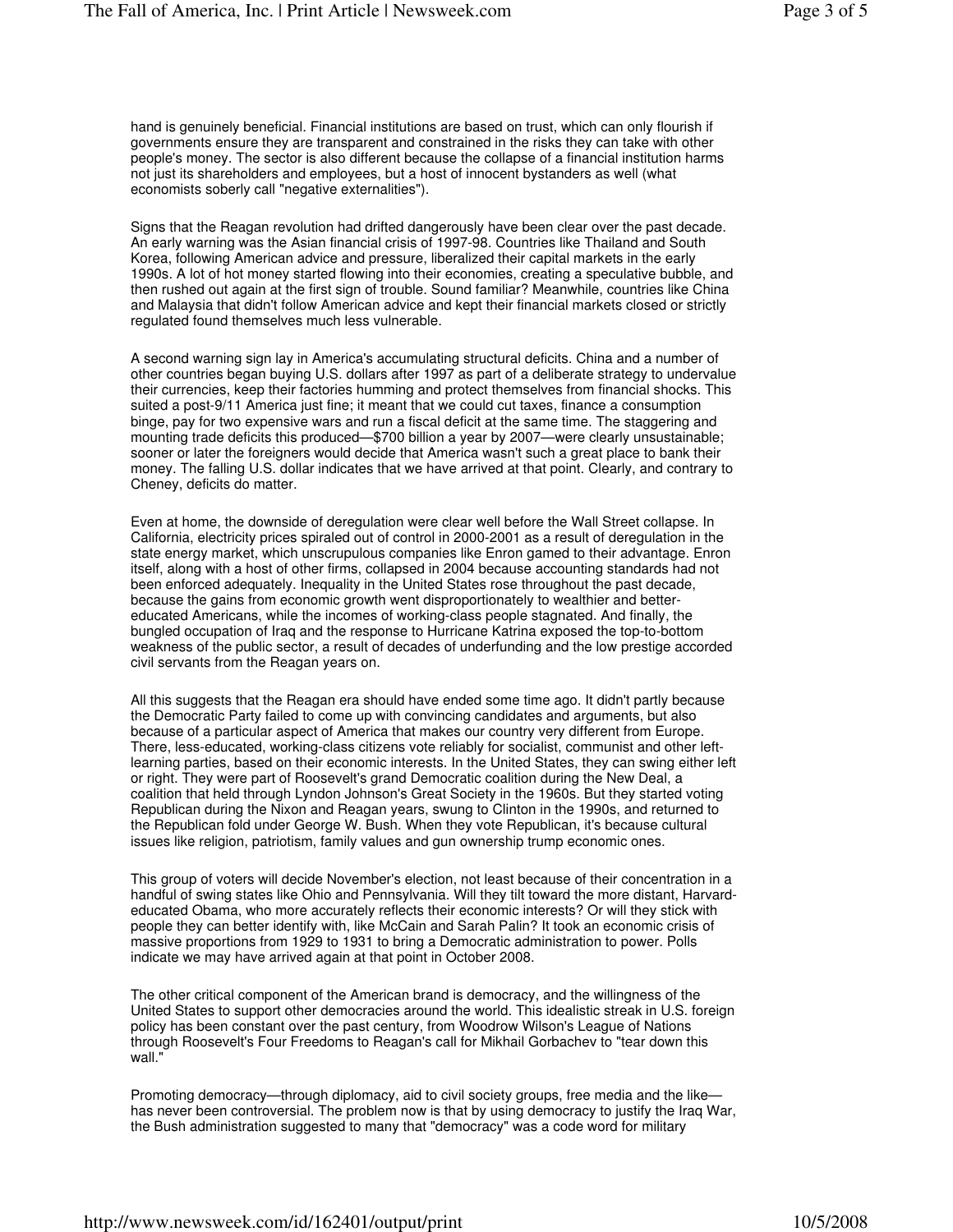intervention and regime change. (The chaos that ensued in Iraq didn't exactly help democracy's image either.) The Middle East in particular is a minefield for any U.S. administration, since America supports nondemocratic allies like the Saudis, and refuses to work with groups like Hamas and Hizbullah that came to power through elections. We don't have much credibility when we champion a "freedom agenda."

The American model has also been seriously tarnished by the Bush administration's use of torture. After 9/11 Americans proved distressingly ready to give up constitutional protections for the sake of security. Guantánamo Bay and the hooded prisoner at Abu Ghraib have since replaced the Statue of Liberty as symbols of America in the eyes of many non-Americans.

No matter who wins the presidency a month from now, the shift into a new cycle of American and world politics will have begun. The Democrats are likely to increase their majorities in the House and Senate. A huge amount of populist anger is brewing as the Wall Street meltdown spreads to Main Street. Already there is a growing consensus on the need to re-regulate many parts of the economy.

Globally the United States will not enjoy the hegemonic position it has occupied until now, something underscored by Russia's Aug. 7 invasion of Georgia. America's ability to shape the global economy through trade pacts and the IMF and World Bank will be diminished, as will our financial resources. And in many parts of the world, American ideas, advice and even aid will be less welcome than they are now.

Under such circumstances, which candidate is better positioned to rebrand America? Barack Obama obviously carries the least baggage from the recent past, and his postpartisan style seeks to move beyond today's political divisions. At heart he seems a pragmatist, not an ideologue. But his consensus-forming skills will be sorely tested when he has to make tough choices, bringing not just Republicans but unruly Democrats into the fold. McCain, for his part, has talked like Teddy Roosevelt in recent weeks, railing against Wall Street and calling for SEC chairman Chris Cox's head. He may be the only Republican who can bring his party, kicking and screaming, into a post-Reagan era. But one gets the sense that he hasn't fully made up his mind what kind of Republican he really is, or what principles should define the new America.

American influence can and will eventually be restored. Since the world as a whole is likely to suffer an economic downturn, it is not clear that the Chinese or Russian models will fare appreciably better than the American version. The United States has come back from serious setbacks during the 1930s and 1970s, due to the adaptability of our system and the resilience of our people.

Still, another comeback rests on our ability to make some fundamental changes. First, we must break out of the Reagan-era straitjacket concerning taxes and regulation. Tax cuts feel good but do not necessarily stimulate growth or pay for themselves; given our long-term fiscal situation Americans are going to have to be told honestly that they will have to pay their own way in the future. Deregulation, or the failure of regulators to keep up with fast-moving markets, can become unbelievably costly, as we have seen. The entire American public sector—underfunded, deprofessionalized and demoralized—needs to be rebuilt and be given a new sense of pride. There are certain jobs that only the government can fulfill.

As we undertake these changes, of course, there's a danger of overcorrecting. Financial institutions need strong supervision, but it isn't clear that other sectors of the economy do. Free trade remains a powerful motor for economic growth, as well as an instrument of U.S. diplomacy. We should provide better assistance to workers adjusting to changing global conditions, rather than defend their existing jobs. If tax cutting is not a path to automatic prosperity, neither is unconstrained social spending. The cost of the bailouts and the long-term weakness of the dollar mean that inflation will be a serious threat in the future. An irresponsible fiscal policy could easily add to the problem.

And while fewer non-Americans are likely to listen to our advice, many would still benefit from emulating certain aspects of the Reagan model. Not, certainly, financial-market deregulation. But in continental Europe, workers are still treated to long vacations, short working weeks, job guarantees and a host of other benefits that weaken their productivity and will not be financially sustainable.